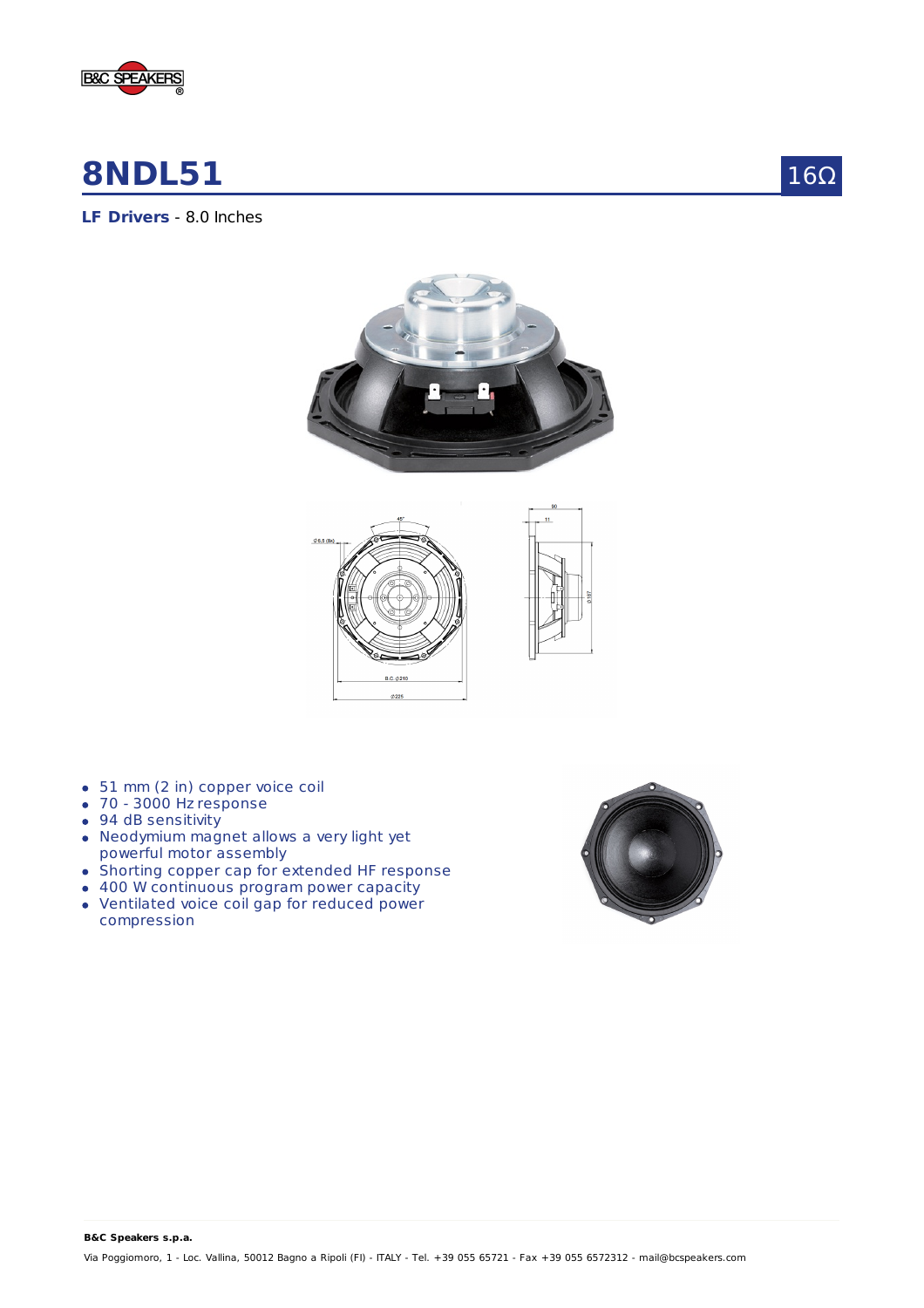





### **SPECIFICATIONS**

**B&C Speakers s.p.a.**

| <b>Nominal Diameter</b>                | 200 mm (8.0 in)    |
|----------------------------------------|--------------------|
| Nominal Impedance                      | $16\Omega$         |
| Minimum Impedance                      | $12.0 \Omega$      |
| Nominal Power Handling <sup>1</sup>    | 200 W              |
| Continuous Power Handling <sup>2</sup> | 400 W              |
| Sensitivity <sup>3</sup>               | 94.0 dB            |
| <b>Frequency Range</b>                 | 70 - 3000 Hz       |
| Voice Coil Diameter                    | 51 mm (2.0 in)     |
| <b>Winding Material</b>                | Copper             |
| <b>Former Material</b>                 | <b>Glass Fibre</b> |
| <b>Winding Depth</b>                   | 17.0 mm (0.65 in)  |
| <b>Magnetic Gap Depth</b>              | 8.0 mm (0.31 in)   |
| <b>Flux Density</b>                    | $1.05$ T           |

## **DESIGN**

| <b>Surround Shape</b>                                            | Double Roll                                  |
|------------------------------------------------------------------|----------------------------------------------|
| Cone Shape                                                       | Exponential                                  |
| <b>Magnet Material</b>                                           | Neodymium Inside Slug                        |
| Spider                                                           | Single                                       |
| Pole Design                                                      | <b>Straight Pole</b>                         |
| <b>Woofer Cone Treatment</b><br><b>TWP Waterproof Both Sides</b> |                                              |
| Recommended Enclosure                                            | 14.0 dm <sup>3</sup> (0.49 ft <sup>3</sup> ) |
| <b>Recommended Tuning</b>                                        | 65 Hz                                        |

#### **PARAMETERS 4**

| <b>Resonance Frequency</b> | <b>70 Hz</b>                                  |
|----------------------------|-----------------------------------------------|
| Re                         | $10.6 \Omega$                                 |
| Qes                        | 0.51                                          |
| Qms                        | 5.88                                          |
| <b>Qts</b>                 | 0.47                                          |
| Vas                        | 13.4 dm <sup>3</sup> (0.47 ft <sup>3</sup> )  |
| Sd                         | 220.0 cm <sup>2</sup> (34.1 in <sup>2</sup> ) |
| ηo                         | 0.9%                                          |
| <b>Xmax</b>                | $± 7.0$ mm                                    |
| Xvar                       | $± 7.0$ mm                                    |
| <b>Mms</b>                 | 26.0 g                                        |
| BI                         | 15.2 Txm                                      |
| Le                         | $0.6$ mH                                      |
| <b>EBP</b>                 | 137 Hz                                        |